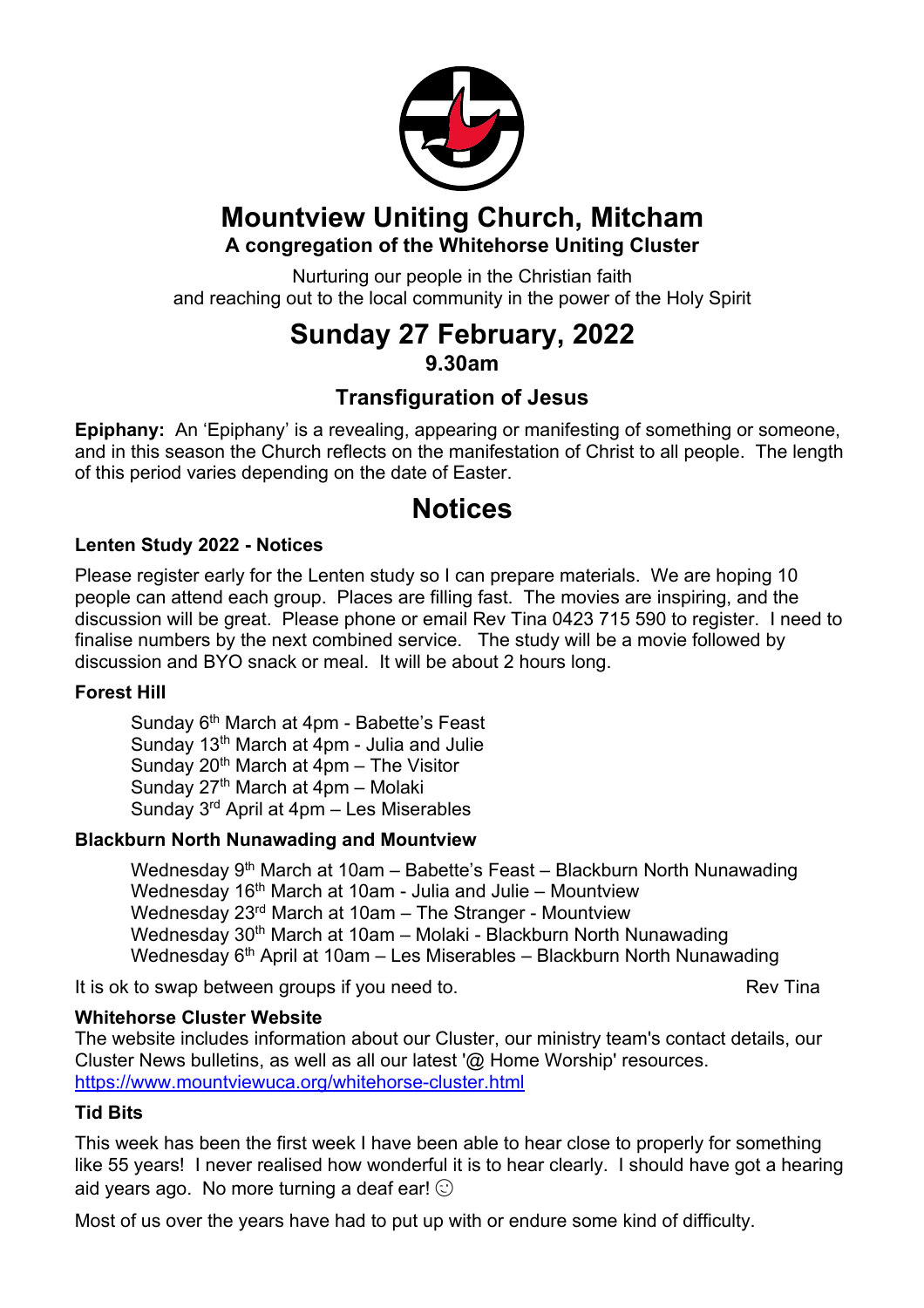Asthma, mental health issues, endometriosis, prostate, heart conditions, chronic pain, allergies, eyesight difficulties, traumatic experiences, grief or many other struggles. Most are not as easy to address as a new hearing aid. Some we have been able to sort through easily and others remain with us and we have to learn to live with them.

So often in our 1<sup>st</sup> World environment we gather an expectation that such struggles are rare or just should not be. We expect medicine to be able to fix things. We forget that for most in the world and for the generations gone before us, these struggles have been the norm. It is not always possible to "fix things".

One of the things I have realised is that as I accept the "things that just are", a weight is lifted. I find there are others who also share a similar journey. In sharing with them, the struggle becomes lighter, not always straight away. But I realise I am not alone. The companionship of shared struggles means our vulnerabilities strengthen us.

One of the aspects of our faith that is a constant encouragement to me is when I read between the lines in the stories of Jesus and the leaders of the early church. I recognise their foibles and struggles. In such "imperfections" and scars I see my story is shared. I am welcome in a community of flawed people. We share a journey across time and space. And we belong together.

It is not the elite, the perfect or the superhero that is at the heart of the community of God's people. It is those who know they are flawed and need the other. "Blessed are the meek… Blessed are the poor... Blessed are those who mourn..." Rev Peter

### **Ash Wednesday**

This year, Wednesday 2<sup>nd</sup> March is the day we know as Ash Wednesday. Ash Wednesday is the beginning of the season of Lent, a season set aside for us to reflect, go deeper into our faith and for many over the centuries, to engage in the final preparation for their baptism. Some people engage with Lent by fasting, others by giving something up and others by taking on a new spiritual or other discipline. Revs Tina and Pete and planning some exciting programs and opportunities to engage with Lent, involving film and journaling. See elsewhere in this newsletter for details.

To begin the season of Lent, we will hold an Ash Wednesday service for the Cluster at the Forest Hill campus at 2pm on Wednesday 2<sup>nd</sup> March. It will invite quite reflection and meditation. Please join us.

#### **Tech Learn and Share**

We continue our Tech Learn and Share this week at the Forest Hill church campus. Marie Bartlett will share with us her experience of having a go at creating a meditation video for the first time. She put into practice the things she learnt from the Tech Learn and Share from late last year and had some ups and downs. She will also discuss the pros and cons of various free software programs she has explored since.

Anyone, no matter your experience or skill, is welcome to come as we are all in this together and help each other out.

#### **UnitingWorld's Lent Event**

This annual event allows us to walk in the footsteps of Jesus practising compassion, generosity and justice. Give something in solidarity with those who live with less and raise money for clean water, education or climate change advocacy. Visit www.lentevent.com.au for all the details. This year's theme is: "live simply so others can simply live".

## **Whitehorse Cluster Survey … Last Call!**

Many surveys have been submitted, thank you, but we have been advised that there are still a significant number of Mountview members who have not provided their feedback by completing the survey. The closing date to submit your survey **has been extended to**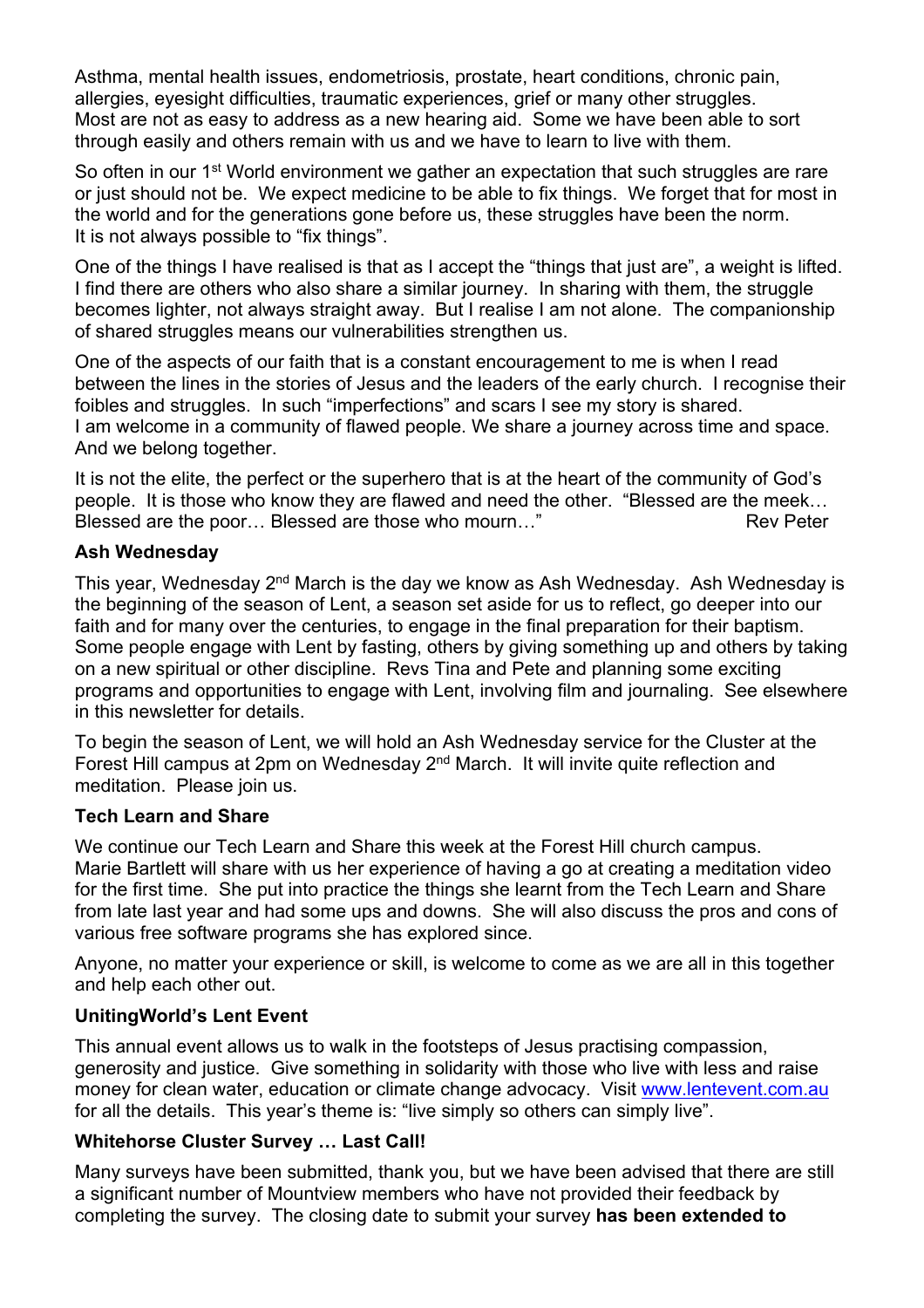**Sunday 27th February** in an effort to gather as many of your views as possible as this will equip us to plan for our congregation workshops next month. If you haven't done the survey, we thank you in advance for completing one soon. This is the link to the survey: https://www.surveymonkey.com/r/Z9TRFBH

# **Worship Roster**

**This Sunday 27 February:** Rev Pete Rivett

David Rowe (VF) Margot Kemke (F) Peter Cox (Lead Steward)

**Next Sunday 6 March:** Combined at Mountview (Communion) Jenny Balshaw (VFC) Heather Barnes (FC) Peter Cox (FC) Coleen Rowe (FC)

# **Lectionary Readings**

**This Sunday 27 February:** Margaret Cosstick Exodus 34:29-35 Psalm 99 2 Corinthians 3:12 - 4:2 Luke 9:28-36 (37-43a)

**Next Sunday 6 March:** Combined at Mountview (Communion) David Rowe Deuteronomy 26:1-11 Psalm 91:1-2, 9-16 Romans 10:8b-13 Luke 4:1-13

# **Prayer Cycles**

Rostered members for 'Prayers of The People' – please email your prayer (for your upcoming Sunday) to multi-media@mountview.unitingchurch.org.au before 6pm Thursday

**This Sunday 27 February:** Trevor de Run World: France Germany, Monaco Ecumenical: St Philip's Catholic, Blackburn North UCA: Alphington/Fairfield; Christian Research Association

**Next Sunday 6 March:** Heather Barnes World: Belgium, Luxembourg, Netherlands Ecumenical: St Timothy's Catholic, Forest Hill UCA: Ashburton; Uniting AgeWell's Community Respite Services

# **Lawn Mowing**

February: Dennis Cooper and Don Bain

March: Bruce McCann and Tim Menger

## **Whitehorse Cluster Ministers Contact and Availability Details**

| Rev Peter Cannon<br>Email: revpeterc@gmail.com                  | 0434 310 862 | Sunday - Thursday                          |
|-----------------------------------------------------------------|--------------|--------------------------------------------|
| Rev Tina Lyndon Ng 0423 715 590<br>Email: tinaalyndon@gmail.com |              | Sunday, Tuesday - Thursday (flexible days) |
| <b>Rev Peter Rivett</b><br>Email: p.rivett@outlook.com          | 0411 511 858 | Sunday - Thursday (partial days)           |
| Ministers on call                                               | 0403 225 257 | <b>Fridays and Saturdays</b>               |

# **Mountview Contacts**

| On-Call Minister:                 | M: 0403 225 257                            |
|-----------------------------------|--------------------------------------------|
| Centre 81 Outreach Ministry: Jill | Call & Collect. Ph: 9873 1726              |
| Multi-media: Rob                  | multi-media@mountview.unitingchurch.org.au |
| <b>Property Bookings: Eddie</b>   | M: 0447 312 996 or                         |
|                                   | bookings@mountview.unitingchurch.org.au    |